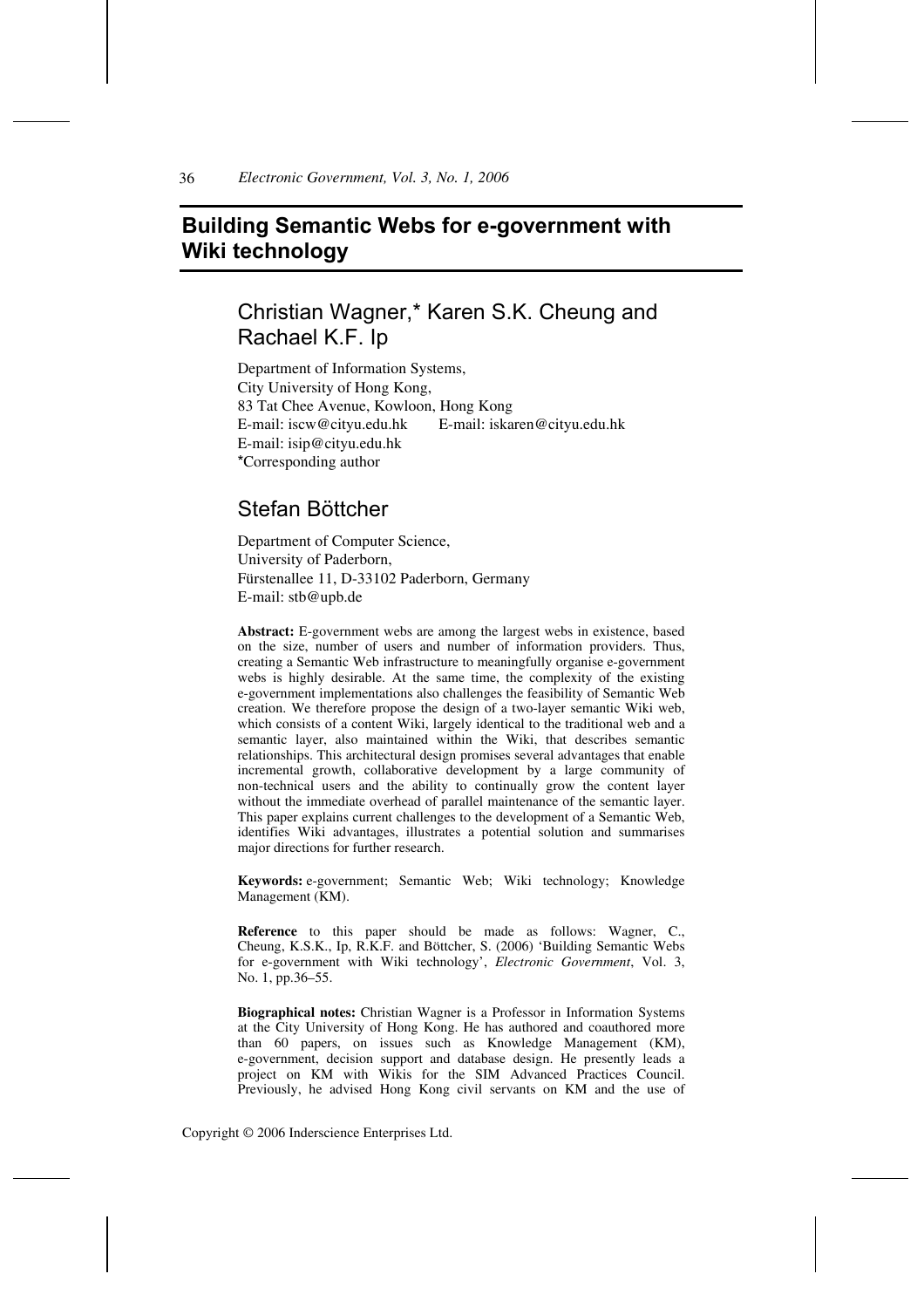information technology to support KM efforts. He serves on the Advisory Board of the Teradata University Network, and on the Editorial Boards of several journals. He obtained his PhD in Commerce and Business Administration from the University of British Columbia (Vancouver) and Graduate and Undergraduate degrees in Industrial Engineering from the Technical University Berlin.

Karen S.K. Cheung is an Information Systems Instructor at the City University of Hong Kong. She received her Bachelor, Master and PhD degrees in Information Systems from the City University of Hong Kong. Her research interests include information retrieval, virtual communities and e-government.

Rachel K.F. Ip is an Information Systems Instructor at the City University of Hong Kong. She received a Master's degree in Information Systems from the City University of Hong Kong and a Master's degree in Education from the University of Hong Kong. Her research interests include social computing, virtual communities and e-government.

Stefan Böttcher is a Professor of Computer Science at the University of Paderborn. He has authored or coauthored more than 50 papers, on issues such as *Transaction Management in Databases and Mobile Ad hoc Networks*, query optimisation in XML documents and knowledge bases, data integrity, security and privacy protection in information systems and middleware technologies for e-commerce. After receiving his PhD from the Johann Wolfgang Goethe-University in Frankfurt, he held positions as a Research Fellow at IBM Scientific Center in Stuttgart and as a Senior Researcher at the Daimler Benz Research Center Ulm. He became a Professor at the University of Applied Science in Ulm, before he joined the University of Paderborn.

## **1 Introduction**

The effectiveness of any governments is reflected by its efficiency, better services to citizens and improved governmental processes (Grönlund, 2004). Many governments therefore have embarked on aggressive campaigns to vastly increase the number of online interactions with citizens, and to provide large amount of online information and knowledge to citizens (as well as to government employees) (Amaravadi, 2005; Liebowitz, 2004; Metaxiotis and Psarras, 2005). A review of government pages available through the Google search engine demonstrates this reality, as shown in Table 1. The largest contingent of government pages, from the USA and represented by the .gov top-level domain, accounts for 368 million pages. No other government comes close. But even smaller e-government sites, such as .gov.uk (9.28 million pages) or .gov.au (7.2 million pages) exceed the size of major company sites such as IBM (3.93 million for ibm.com), eBay (3.14 million for ebay.com) and dwarf sites of companies such as Ford (55,700 for ford.com) or Barclays Bank (24,200 for barclays.co.uk). Even Slovenia, a country with only 2 million citizens, maintains a vastly larger e-government website of over 380,000 pages.

To encourage usage of all this information and knowledge, an e-government must be able to provide a convenient way for its citizens to access and obtain the information and knowledge they desire, without having to manually filter out too much content that is not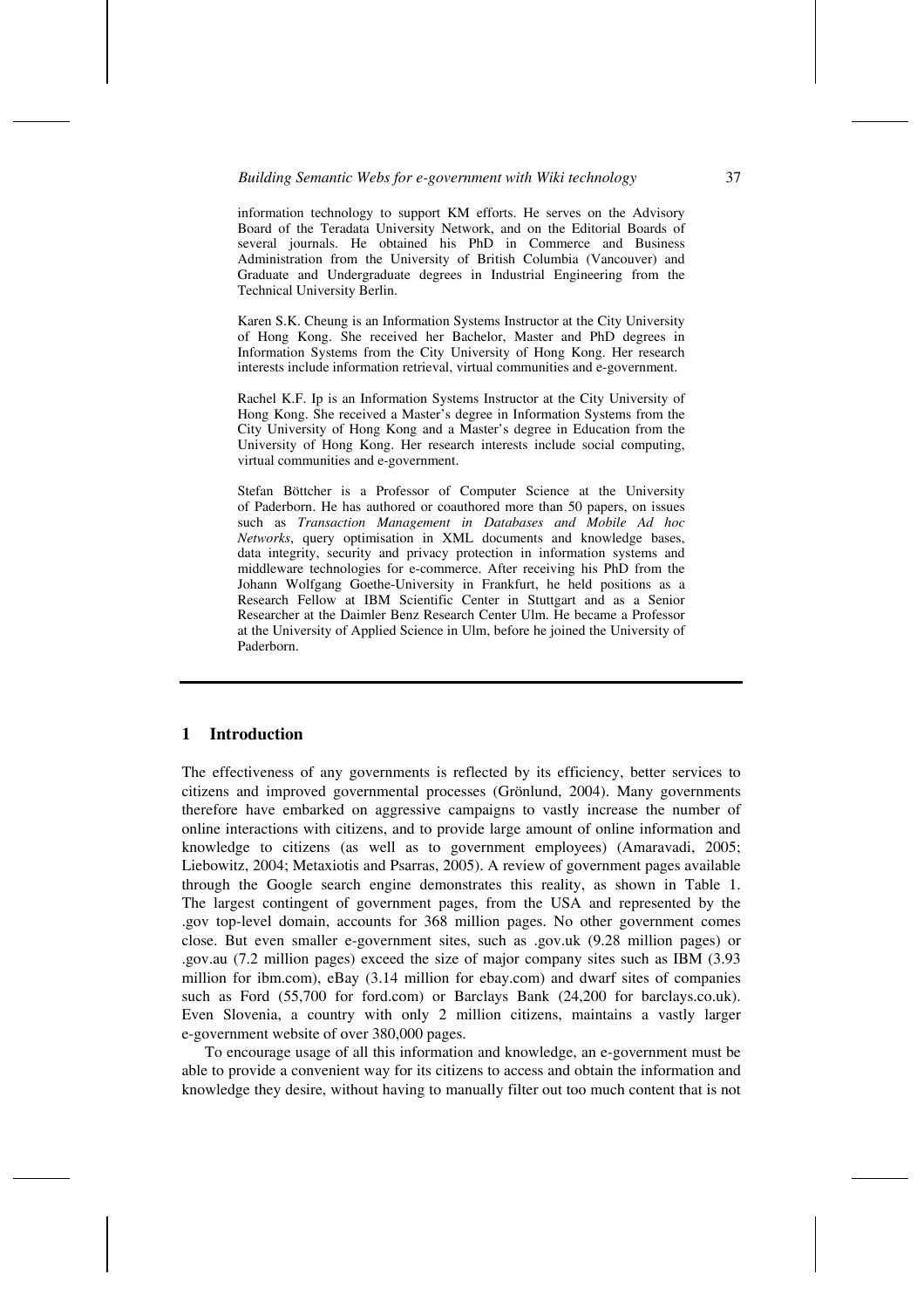needed. Some governments try to do this by building aggregator sites or portals to capture the content created by multiple government sources. For example, Hong Kong's government has individual portal solutions (ESDLife) for almost every government department, as well as a portal for electronic content and service delivery to citizens (http://ESDlife.com.hk and http://esd.gov.hk).

| Country      | Government domain | Number of web pages |
|--------------|-------------------|---------------------|
| <b>USA</b>   | .gov              | 368,000,000         |
| Canada       | .gc.ca            | 12,100,000          |
| UK           | .gov.uk           | 9,280,000           |
| Australia    | .gov.au           | 7,200,000           |
| China        | .gov.cn           | 2,630,000           |
| New Zealand  | .gov.nz           | 1,290,000           |
| South Africa | .gov.za           | 816,000             |
| Hong Kong    | .gov.hk           | 887,000             |
| Thailand     | .gov.th           | 728,000             |
| Slovenia     | .gov.si           | 388,000             |

**Table 1** Page count of selected e-government sites available through Google (June 2005)

Other than portals, as in the case of ESDlife, there are several technologies governments can use to provide useful information to its citizens through the internet, such as special KM portals, CRM software, content management systems, e-mail broadcasts, listservs or discussion forums. All these solutions can help to disseminate and exchange information, each of which with its own strengths and weaknesses. Overall however, they face the same difficulties, namely the management of too much information, created by too many heterogeneous, distributed sources. Resulting issues such as inconsistent terminologies, information overload and too little maintenance of outdated knowledge are only too frequent.

Hence, to handle knowledge organisation and access in a more feasible way, an e-government needs to add some 'logic', a semantic structure, to organise its knowledge offerings. Hyperlinks can be used to provide information to citizens by allowing them to access information with a relatively little effort. However, to organise the links in a manageable way is a great challenge to the websites developers, and hyperlinks in conventional HTML do not have a definable meaning.

One approach to solve this problem is the development of a Semantic Web for e-government. Such a web can be used to develop a more effective and transparent e-government (Klischewski, 2003). As with any Semantic Web, site developers would annotate the web pages with semantic markup, semantic links and metadata so as to enable machines to follow the links and ideally to facilitate the integration of knowledge and information from many different sources (Berners-Lee and Miller, 2002). Semantic markup refers to a markup language whose name spaces, vocabulary and relationships are meaningfully definable. Semantic links are pointers between web objects, which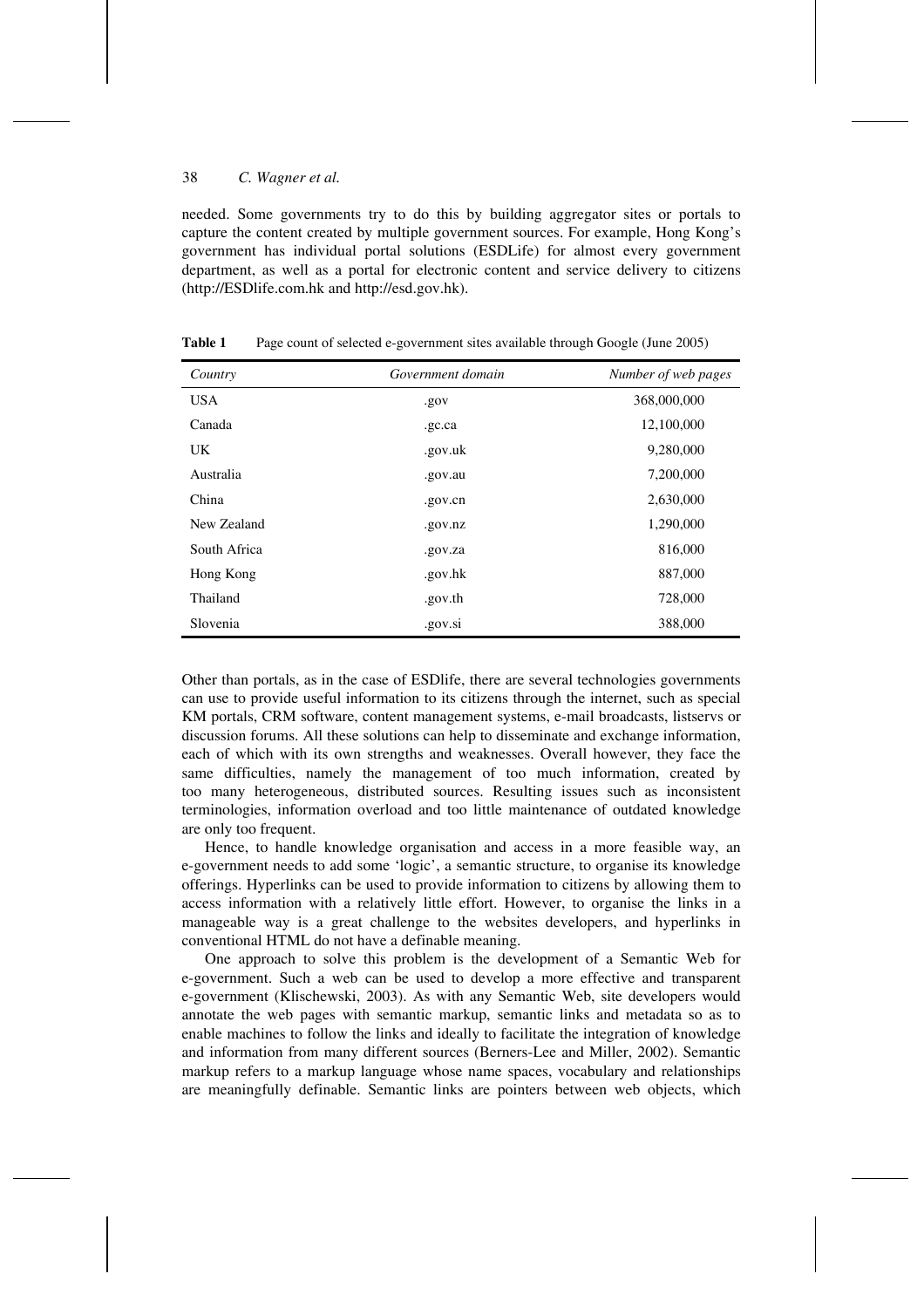can be meaningfully interpreted because of their labelling elsewhere in the system, and because they may have properties or methods associated with them. The metadata adds further well-defined, meaningful information so as to facilitate machine readability even more and to enable better web analysis to furnish best results to citizen users.

Semantic Web technology has been used for Knowledge Management (KM) in e-government, with ontologies to provide a well-defined means for users to structure and access the knowledge effectively. For instance, Klischewski (2003) launched a project at Hamburg University to apply Semantic Web technology to enable the contextualisation of DiBIS (www.dibis.de), a web information service for Hamburg's citizens. Another project, conducted by Fraser et al. (2003), developed the SmartGov e-government ontology to provide the public authority with a knowledge-based core repository for government transaction services. Daddieco (2004) developed an ontology for the subject domain of export controls in the US government for effective knowledge retrieval and sharing.

An obvious starting point for these projects has been the development of ex ante ontologies, with the objective to provide an authoritative framework, which could then structure all contents subsequently added to the web. Unfortunately, the practical application is not as easy as the theoretical concept suggests. As has been recognised in the research on schema integration in database design (e.g. Storey et al., 1997), or knowledge integration among just a few experts (Gaines and Shaw, 1993), creating a common vocabulary or a common terminology is a difficult task even at a relatively small scale. In a large environment with multiple, heterogeneous knowledge sources, and fast changing content, maintaining such a 'clean' ontology appears highly challenging (Klischewski, 2003), if not impossible. Furthermore, since the knowledge resources on e-government websites consist of different electronic objects such as files for downloads (e.g. forms and customer applications), transactions processed by back end applications, links and services that require further interaction (e.g. authentication), it is difficult to identify which objects are the candidate objects that need semantic markup. The more markup, the more effort required for creation and maintenance of the semantic links. An analysis of a large online encyclopaedia, the Wikipedia (wikipedia.org), for instance shows that inter-web hyperlinks grow linear with the number of web pages  $(R^2 = 0.997$ , based on 38 observations). In the Wikipedia's case, each page contained on average more than 22 links, resulting in over 10 million links for over 500,000 web pages. By comparison, an e-government web with millions of web pages and possibly tens of millions of links between them would require formidable maintenance capability.

Clearly then, both the challenge of creating and maintaining a semantic e-government web with different name spaces, formats and structures for the same kind of knowledge, and the challenge of integrating knowledge represented at different levels of granularity, refinement, or precision by multiple heterogeneous sources demand novel solutions. We will discuss the main challenges and their treatment through existing approaches more systematically in Section 2. In Section 3, we explain our proposed solution, the creation of a two-layer semantic Wiki web. Section 4 illustrates our solution with an example, while Section 5 reviews strengths and weaknesses, and identifies possible extensions to this research. Section 6 draws conclusions.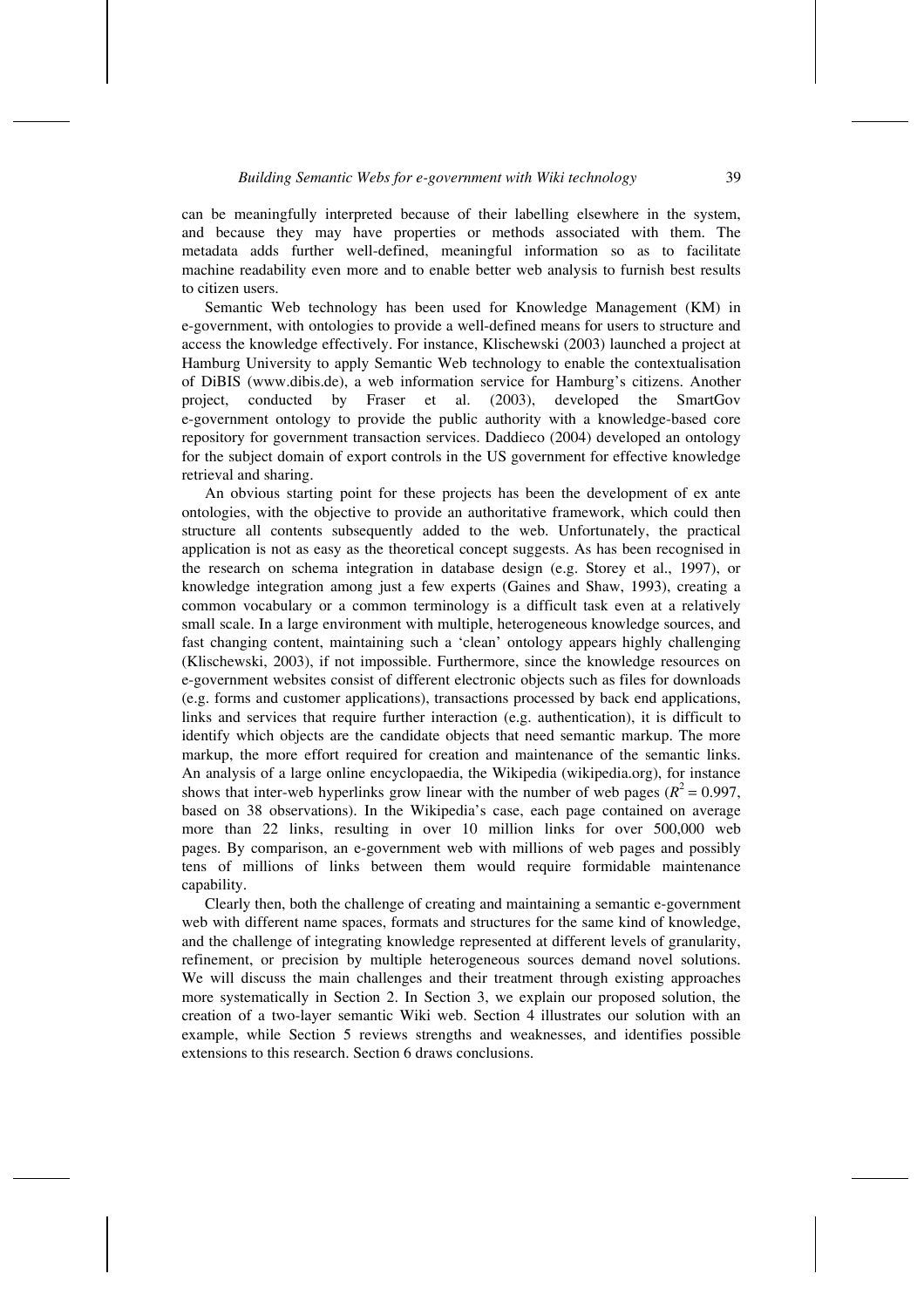# **2 Challenges of existing technology solutions**

## *2.1 Overview*

The application of Semantic Web technology has promising results in e-government and other applications, such as e-commerce and search engines (Klischewski, 2003). However, designing and developing a Semantic Web for an application such as an e-government web is also a daunting task. The following points highlight major challenges.

## *2.1.1 Difficulty in extracting knowledge*

It is difficult to extract the knowledge and information from documents and people. Extracting knowledge from documents requires some form of data or text mining, which is difficult when documents are unstructured. Knowledge extraction from people is often hindered by the fact that people tell less than they know (Polanyi, 1966), a phenomenon often explained by the term "tacit knowledge" (see also Nonaka and Takeuchi, 1995).

Yet, it is even more difficult to identify the semantic relationships between these knowledge objects. Semantic relationships are evolving, and thus it is impossible to know all of them upfront. This creates a problem in updating, interpreting and navigating the information.

### *2.1.2 Heterogeneous knowledge sources*

Knowledge Management in e-government services has to address at least three areas: in relationship to the public, within government departments and in the coordination between government departments (Wagner et al., 2003). A large amount of diverse knowledge is required, with knowledge sources being located in different departments, often spread out over the entire country or state. Yet we need to build linkages across, to meaningfully connect the separate knowledge offerings from various sources. For example, a citizen who wishes to run a liquor store may have to deal with one government department that issues business licenses, one that issues liquor licenses, with the tax department, labour department and so on. All will be involved, but neither one will provide the 'big picture', unless their knowledge is semantically linked. Furthermore, different sources will represent knowledge at different levels of granularity, with different points of view, and thus possibly inconsistencies or contradictions.

## *2.1.3 Limit to expertise*

With large size and heterogeneity of knowledge sources comes the difficulty in maintaining a common, consistent truth. Yet, with even a smaller government having hundreds of thousands of web pages, no single individual or group may have the necessary knowledge to verify the entire Semantic Web, both content and the semantic links. Hence, having an e-government Chief Knowledge Officer (CKO) dictate what is correct or incorrect knowledge may not at all work, due to the limits of the CKO's offices own knowledge.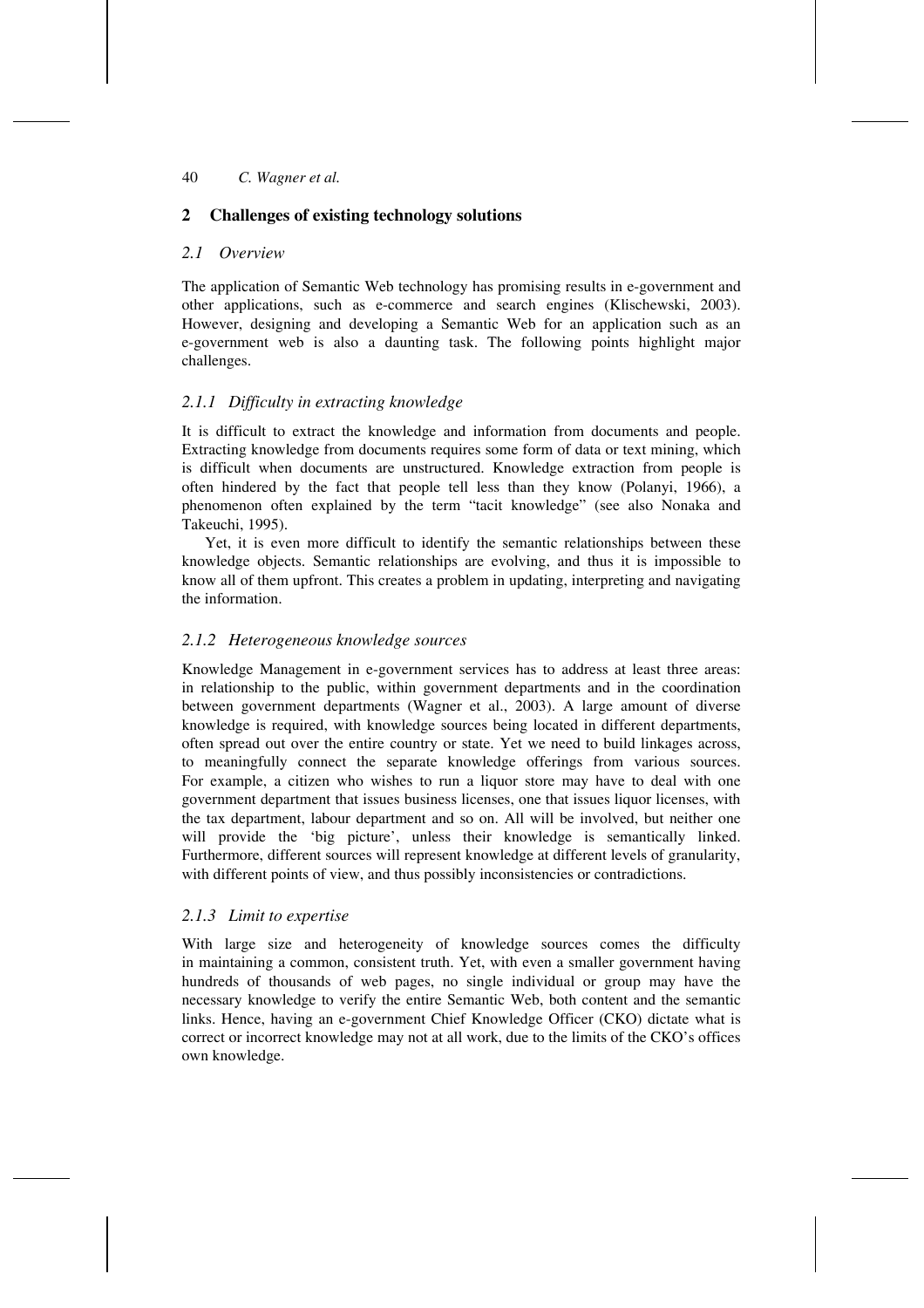## *2.1.4 Non-technical end user contributions*

Given the size of the e-government Semantic Web, it cannot be developed by a group of programmers. Non-technical 'end users' will be the ones who need to specify the semantic knowledge. Yet they commonly lack the technical knowledge to understand the implicit semantic links between web documents in the format and notation that is typically part of Semantic Web development. In fact many of these non-technical users may not even be able to write web documents in HTML.

#### *2.1.5 Mistakes made in Semantic Web development*

Given the size of e-government Semantic Webs, and the involvement of non-technical users, mistakes will be made. Semantic Web developers require training in the Semantic Web language. End users will not have such training, and thus, even though they possess the domain knowledge, will make mistakes in representing it, usually by choosing inefficient or wrong representations to describe a concept in the ontology (compare Wagner, 2000).

## *2.1.6 Difficulty in maintaining knowledge*

The government is one of the largest online knowledge providers for citizens. In fact, as Table 1 demonstrates, many government websites are an order of magnitude larger than those of big corporations. As the knowledge volume grows, KM, including links management and maintenance becomes increasingly difficult, error prone and costly.

## *2.1.7 Ambiguous web*

As web documents change rapidly, so does their semantic relationship. If one page, say exp.htm, previously served as an explanation to another page, qp.htm, but now contradicts it, the semantic relationship is no longer one of explanation. Moreover, web documents will invariably combine or 'couple' multiple knowledge components, which makes a unique classification in a Semantic Web ambiguous. For example, a single page may raise a question, answer that question, describe conditions under which the answer is true and give counter examples. Hence, such a page cannot be classified as a question, or an answer, or by any other single classifier. This requires extra attention and cost to update and maintain the knowledge base.

#### *2.2 Research question*

Can we build a semantic knowledge repository that deals with all these challenges? Attempting to find a solution alternative to overcome the challenges is the purpose of this paper. In the previous section, we have discussed the significant challenges faced by a semantic e-government web. These challenges are present in the entire KM cycle, from knowledge elicitation to formalisation, to Semantic Web design, implementation and maintenance of the knowledge (compare Holsapple and Joshi, 1999). A new paradigm is needed which recognises these inherent limitations, and defines a sufficiently robust development approach to address the challenges. Table 2 summarises the challenges and their corresponding possible remedies.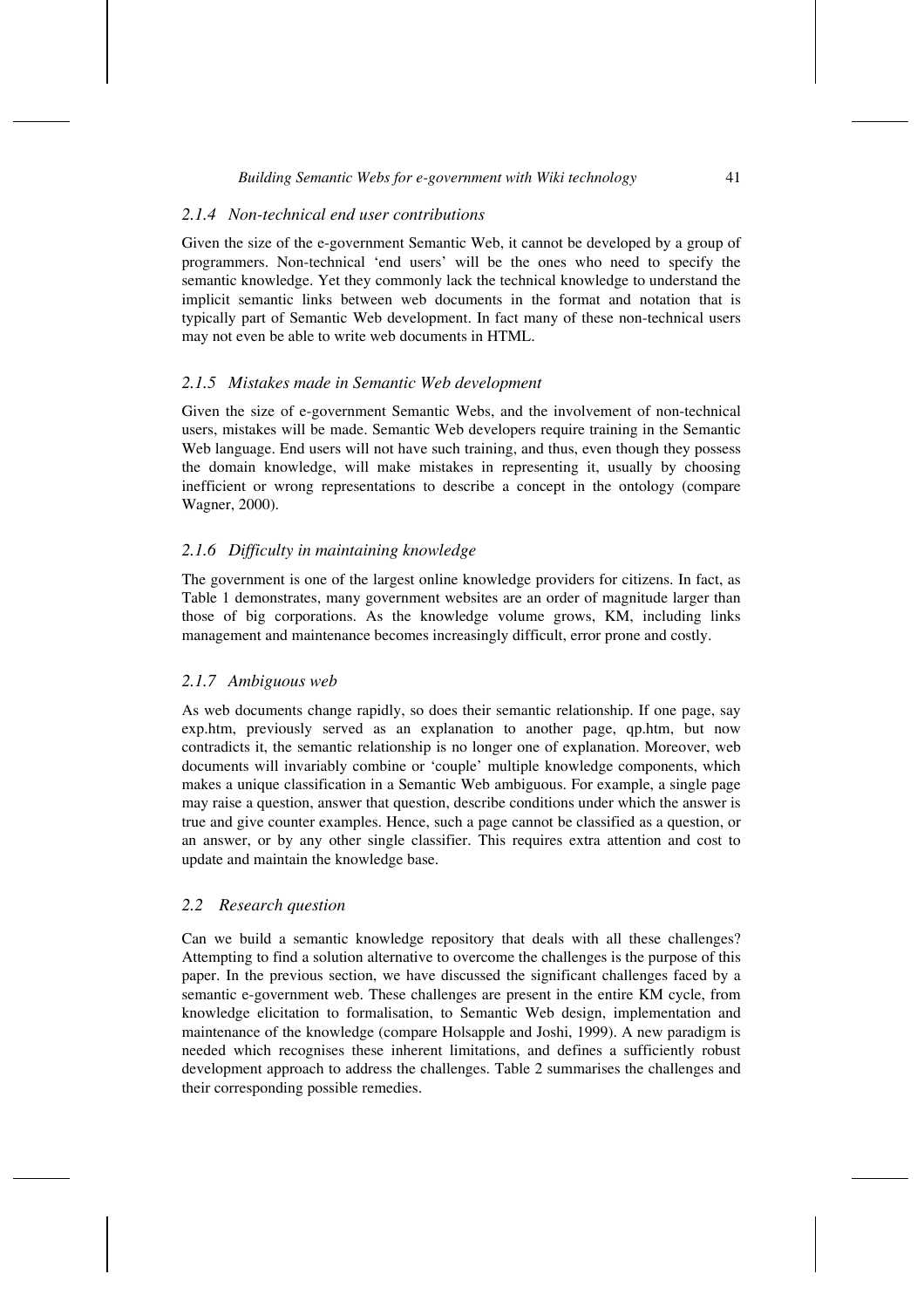**Table 2** Challenges and potential remedies

| Challenge                                    | Suggested remedies                                                                                                                                                                                                |
|----------------------------------------------|-------------------------------------------------------------------------------------------------------------------------------------------------------------------------------------------------------------------|
| Difficulty in extracting knowledge           | Develop a mechanism to capture and maintain<br>evolving knowledge using Wiki technology                                                                                                                           |
| Heterogeneous knowledge sources              | Involve multiple users across departments and outside<br>government                                                                                                                                               |
| Limit to expertise                           | Collaboratively aggregate the knowledge of multiple<br>experts and non-experts                                                                                                                                    |
| Non-technical end user contributions         | Make the semantic relationships accessible to the end.<br>users, by making them independent of the content web<br>in a separate layer                                                                             |
| Mistakes made in Semantic Web<br>development | Create a semantic knowledge repository that<br>represents Semantic Web definitions explicitly,<br>scrutinisable by many 'eyeballs' (users)                                                                        |
| Difficulty in maintaining knowledge          | Use Wiki technology to enable a community to openly<br>create and maintain the knowledge in the Semantic<br>Web. Allow changes in content web and semantic<br>relationships to be made separately from each other |
| Ambiguous web                                | Remove ambiguities through iterative refinements and<br>distributed knowledge refactoring                                                                                                                         |

Given all the challenges faced by a semantic e-government web, we propose to develop a semantic Wiki web, details of which are discussed in Section 3.

## **3 Solution proposal: semantic Wiki web**

## *3.1 Proposed solution overview*

The conceptualisation of a knowledge resource, which can address the challenges of e-government semantics webs, will be the purpose of this section. Fundamentally, the proposed solution relies on the following key elements:

- use a many-to-many technology for free and open knowledge sharing, with a few technical demands on the user; namely Wiki technology and the Wiki way
- create a two-layer design, one layer being the traditional web, the second layer being semantic relationships, also *explicitly written* and maintained as Wiki web pages using simplified syntax; namely Notation 3
- rely on a community of users to maintain the semantic relationships in the form of a Wiki web.

Each of these elements will be discussed in the following subsections. Taken together, we surmise, they will enable the design of a Semantic Web architecture for e-government that is not only technologically possible, but also socially feasible.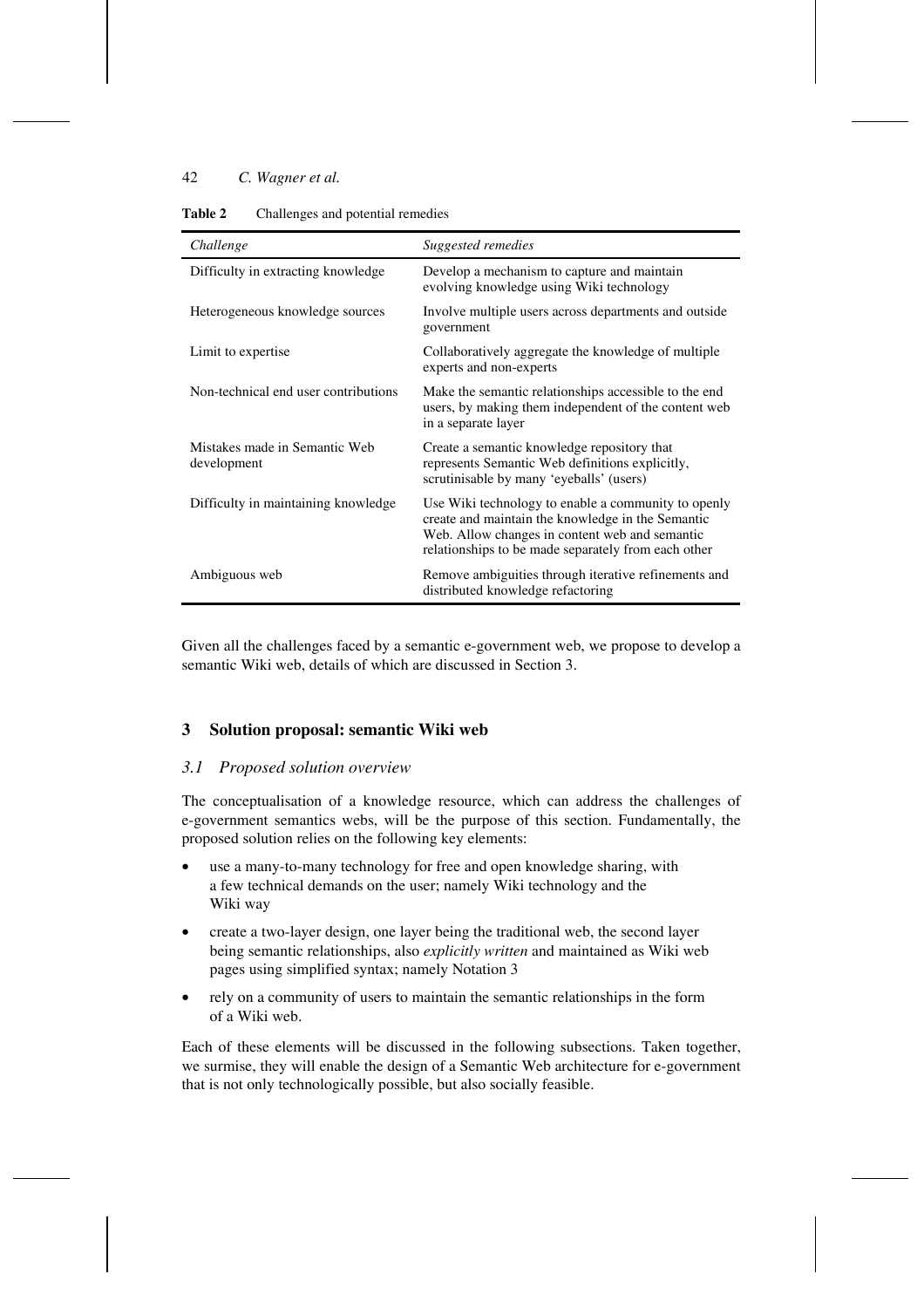## *3.2 Wiki technology and the Wiki way*

## *3.2.1 Wiki definition*

A Wiki (from *WikiWiki*, meaning 'fast' in Hawaiian) is a set of linked web pages, created through the incremental development by a group of collaborating users (Leuf and Cunningham, 2001), as well as the software used to manage the set of web pages. Ward Cunningham developed the first Wiki in 1995, as the PortlandPatternRepository, to communicate specifications for software design. The term Wiki (from the Hawaiian *WikiWiki* meaning 'fast') gives reference to the speed with which content can be created with a Wiki. According to the Wikipedia (www.wikipedia.org), an online encyclopaedia written as a Wiki, its key characteristics are as follows:

- it enables web documents to be authored collectively
- it uses a simple markup scheme (usually a simplified version of HTML)
- Wiki content is not published instantly, once the author submits the Wiki page to the Wiki engine
- new web pages are created when users create a hyperlink that points nowhere (usually simply by writing a term in 'CamelCase', concatenating two or more words and capitalising them).

#### *3.2.2 Wiki design principles*

Wiki design is based on 11 principles originally formulated by Cunningham (e.g. http://c2.com/cgi/wiki?WikiDesignPrinciples), shown in Table 3. These principles describe, in part, what has been termed the 'Wiki way', namely a form of collaborative web writing. As such, the principles describe how web creation, maintenance and access should take place, as well as the features the technology has to provide, so as to enable this form of collaboration.

| Principle   | Explanation                                                                                                                              |
|-------------|------------------------------------------------------------------------------------------------------------------------------------------|
| Open        | If a page is found to be incomplete or poorly organised, any reader<br>can edit it as he/she sees fit                                    |
| Incremental | Pages can cite other pages, including pages that have not been written<br>yet                                                            |
| Organic     | The structure and text content of the site is open to editing and<br>evolution                                                           |
| Mundane     | A small number of (irregular) text conventions will provide access to<br>the most useful (but limited) page markup                       |
| Universal   | The mechanisms of editing and organising are the same as those of<br>writing so that any writer is automatically an editor and organiser |
| Overt       | The formatted (and printed) output will suggest the input required to<br>reproduce it (e.g. location of the page)                        |

**Table 3** Wiki design principles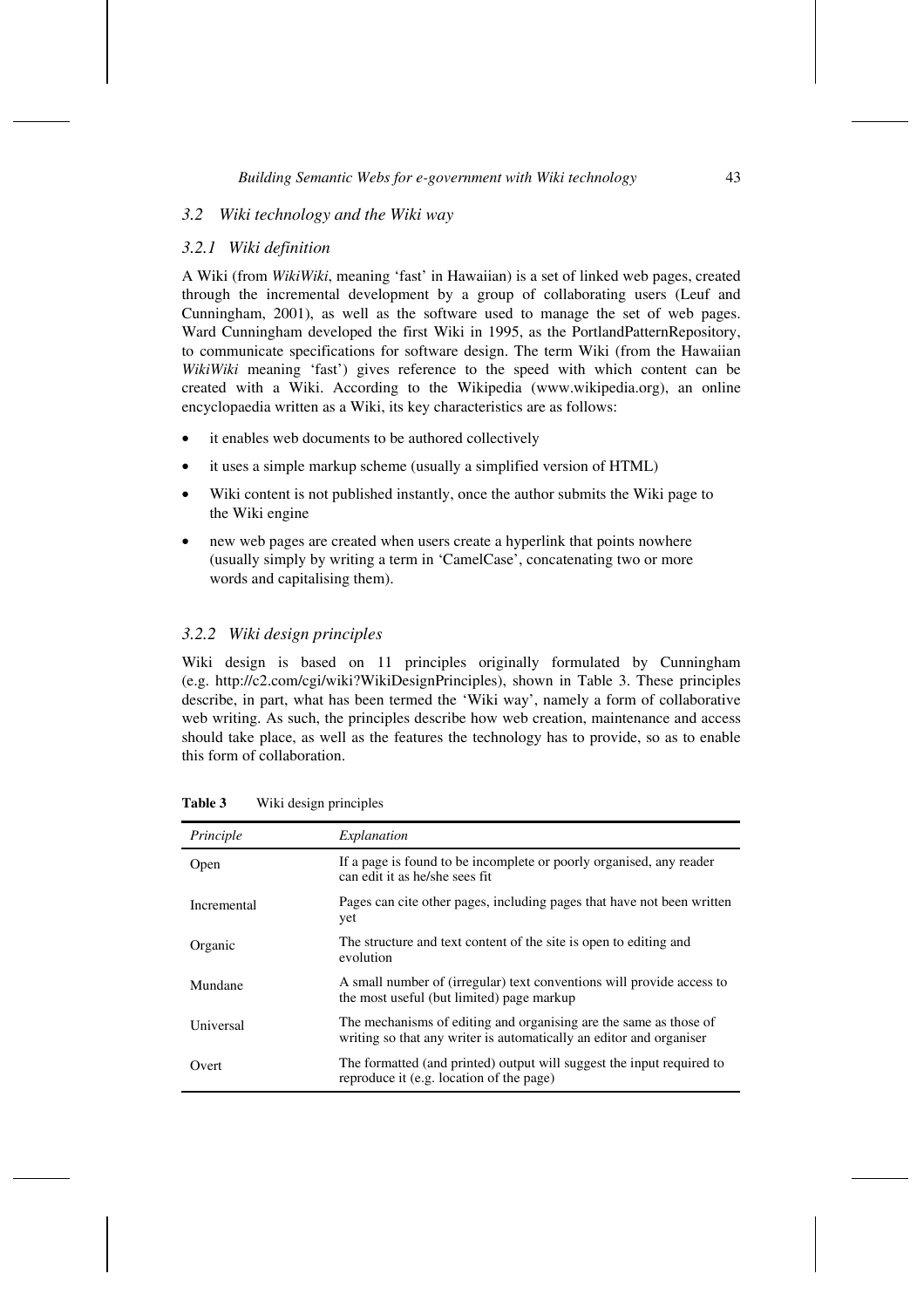| Principle       | Explanation                                                                                                     |
|-----------------|-----------------------------------------------------------------------------------------------------------------|
| Unified         | Page names will be drawn from a flat space so that no additional<br>context is required to interpret them       |
| Precise         | Pages will be titled with sufficient precision to avoid most name<br>clashes, typically by forming noun phrases |
| <b>Tolerant</b> | Interpretable (even if undesirable) behaviour is preferred to error<br>messages                                 |
| Observable      | Activity within the site can be watched and reviewed by any other<br>visitor to the site.                       |
| Convergent      | Duplication can be discouraged or removed by finding and citing<br>similar or related content                   |
|                 |                                                                                                                 |

**Table 3** Wiki design principles (continued)

Why are these principles important? Previously we described that the design and maintenance of a knowledge-based system is a difficult task for those who have domain knowledge expertise, but who are usually not technical experts. This calls for a web technology whose effort and cost of web page creation is very low, whose technology is forgiving towards mistakes, whose errors are easily detected and where detected errors can be instantly repaired.

Table 4 overviews the desired web benefits, and the Wiki principles that support them. For instance, low effort in creation and maintenance is realised through an interface that requires very little technical knowledge to write and publish content. Using plain text, or a simplified ('mundane') markup language, even non-technical users can create text (albeit not necessarily RDF syntax). The principle of incrementalism allows contributors to add a little or a lot, even links to non-existing pages, which the Wiki identifies as such. Web pages typically come with an edit button as part of Wikis' organic nature, allowing anyone to edit.

| Desired web benefit                       | Supporting Wiki principles          |
|-------------------------------------------|-------------------------------------|
| Low effort of development and maintenance | Open, mundane, incremental, organic |
| Forgiving towards mistakes                | Tolerant, open                      |
| Ease of error detection and repair        | Open, observable, universal         |

**Table 4** Wiki principles and benefits

Inevitable mistakes can be easily corrected, as Wikis are open for edit by anyone, and even incorrectly written pages will be rendered. This process is further simplified by the fact that results of any page creation or maintenance are instantly visible ('observable'), and accessible by a standard user interface for content creation and maintenance throughout ('universal').

Other principles, such as precision or unified naming describe less the technology and more the way in which Wikis should be used. In addition to these, there are further conventions for content creation and maintenance, as can be found for instance in the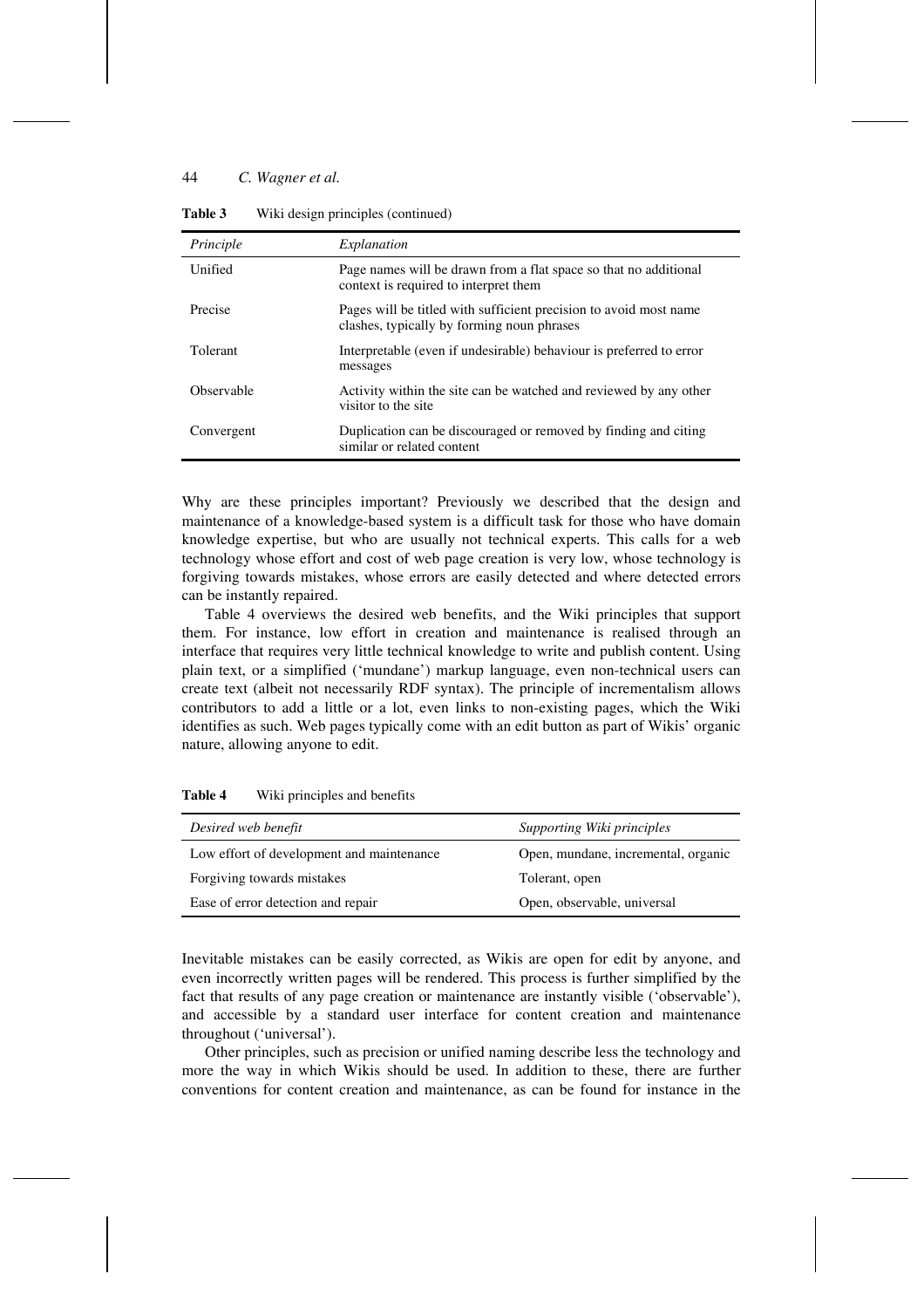Wikipedia (http://wikipedia.org). One such convention describes 'refactoring' of content, that is, the decomposition and recomposition of web pages to create a single semantic unit as a single page, with pointers (links) being used rather than content being duplicated ('convergence').

As previously identified, in a Semantic Web environment, where both the content and the semantic knowledge will be evolving, being able to easily refactor the content appears to be a high priority, one that can be realised by Wiki technology.

Given the benefits of Wiki technology in the representation of Semantic Web content, one would expect that there are already Wiki implementations. In fact, the Platypus Wiki (Tazzoli et al., 2004) is one such solution. Its main difference to the solution proposed here, however, is the representation of semantic content 'behind' the rendered web pages, as will be explained in the next subsection.

### *3.3 Two-layer design*

One of the proposed design elements is an explicit representation of Semantic Web links, as a separate layer of web pages themselves. Instead of hiding the semantic information 'behind' the rendered pages, one layer of the Semantic Web would consist of explicitly visible and maintainable pages, expressing the semantic relationships.

Using a multi-layer design is a concept borrowed from database systems (cf. Garcia-Molina et al., 2002). Within database systems, the bottom layer involves the raw data containing the data or information itself, whereas on top of the raw data layer additional indexes are used for fast access to specific data according to an index-specific search criterion. Whenever multiple different search criteria shall be supported, multiple indexes must be defined. A database index, however, is always stable in the sense that the criterion used to search data with a given index cannot change. This non-flexible behaviour is an advantage in database systems. In knowledge bases for e-government it is not, because the criteria used to search for knowledge or to follow a link are likely to vary over time. Thus, an adaptive indexing approach is needed as part of the solution. It is incorporated in our two-layer design.

Using a two-layer approach in the web means that the traditional web pages that contain the content can be developed independently from a semantic structure overlaid on it, thus enabling the incremental growth of either, if necessary, independently. In other words, a group of content creators would be able to develop new web pages, without having to resolve all the semantic relationships between the new web pages and existing ones. Hence, content creation would not be stifled. In addition, semantic relationships could be built incrementally, growing the reasoning capability of the Semantic Web incrementally.

Making semantic links explicit is another approach borrowed from relational database design. The relational data model models relationships by so-called foreign-key constraints that require the use of identical values in related attributes of the key and the foreign key. In comparison, other data models (the hierarchical, network, object-oriented or XML data model) hide meaning within their implicit structures such as parent–child hierarchies, pointer sets or network sets. Within these data models, database users and maintainers use the implicit (semantic) structures in queries. We consider explicit semantic relationships a significant advantage whenever flexible semantic-based search has to be supported, as for instance in KM for e-government. A further advantage is that once relationships are made explicit, they can be more easily managed (e.g. updated),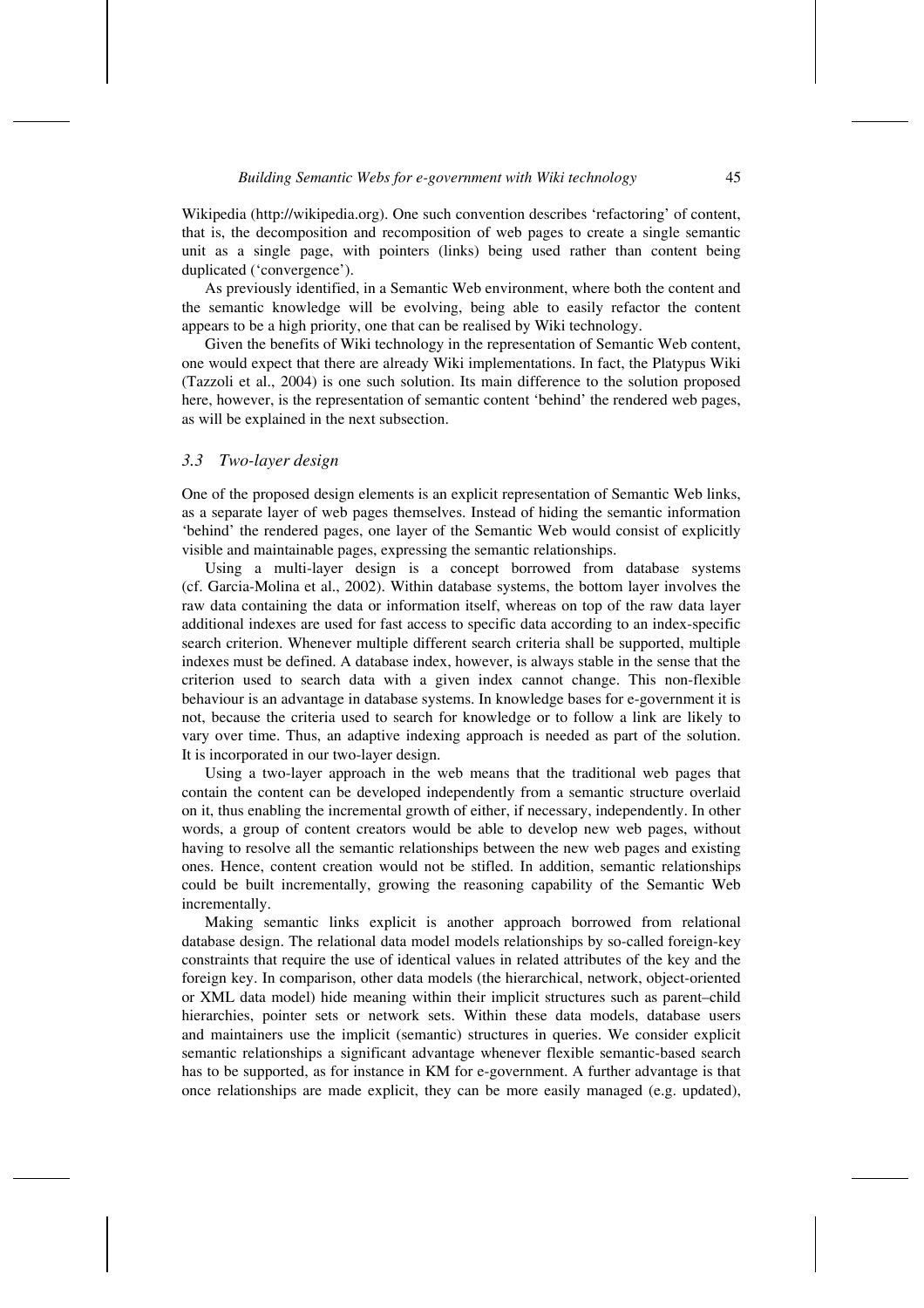interpreted and navigated. For the Semantic Web, an explicit representation of the semantic structure enables the separation of the document web itself from the semantic relationships and a separate maintenance of each.

Note however that our concept of making links explicit is less restrictive than the foreign-key concept of relational databases in the following sense. In the relational data model, a reference to a data record can only be defined when the referred-to data record already exists (otherwise a foreign key constraint violation error occurs). In comparison, our concept of modelling semantic relationships by Wikis has the same advantage of making the relationship explicit, but, additionally allows a content provider to define a link to a piece of knowledge that has not yet been created. We consider this way of representing semantic relationships advantageous compared to foreign key constraints, because it allows Wiki web knowledge bases to grow dynamically, rapidly and without global coordination.

Our semantic overlay also draws on lessons from P2P networks (Bergamaschi and Guerra, 2002), where overlay network structures are defined on top of a given network structure. As in P2P systems, our two-layer architecture provides a semantic view of a network of nodes (or pieces of information in our case), which is independent of the nodes' physical location. Another property that our two-layer architecture has in common with P2P overlay networks is that the links followed in the network depend on the task and may change over time. However, in P2P systems the optimisation criterion that selects the appropriate links is fixed and implemented as part of an algorithm. In comparison, in our approach the criteria to follow a link depend on the Wiki specifications in the overlay layer, which are modifiable on demand by the users that manage the overlay layer. This enables our overlay structure to adapt its search structure with the help of the community users and according to the requirements of the community users, which we consider to be a significant contribution to community-supported KM for e-government.

## *3.4 Multi-user network*

Maintaining the Semantic Web for an e-government site invariably becomes a large-scale project, with many heterogeneous data sources, separated both physically and semantically from each other. No individual or small group of people will be able to maintain such a web. It has to rely on the resources of a large, possibly volunteer, network to create and maintain meaning relationships.

As the case of the Wikipedia demonstrates, a volunteer network was able to create the world's largest encyclopaedia (now with over 500,000 concepts in the English language), within only a few years. This result has been achieved by a volunteer network, that as of May 2005 counts more than 25,000 members, with more than 1000 of them making more than 100 edits per month each, equalling the full-time efforts of a staff of over 200 researchers (estimate based on Wikipedia Statistics). See http://en.wikipedia.org/ wikistats/EN/TablesWikipediaEN.htm for details.

Not only can such a network provide the needed manpower to maintain a large Semantic Web, it can also provide the multiple points of view needed to create a multitude of semantic relationships, and can provide, following Linus' Law, the needed 'many eyeballs' that would identify mistakes in the existing Semantic Web structure and enable their correction.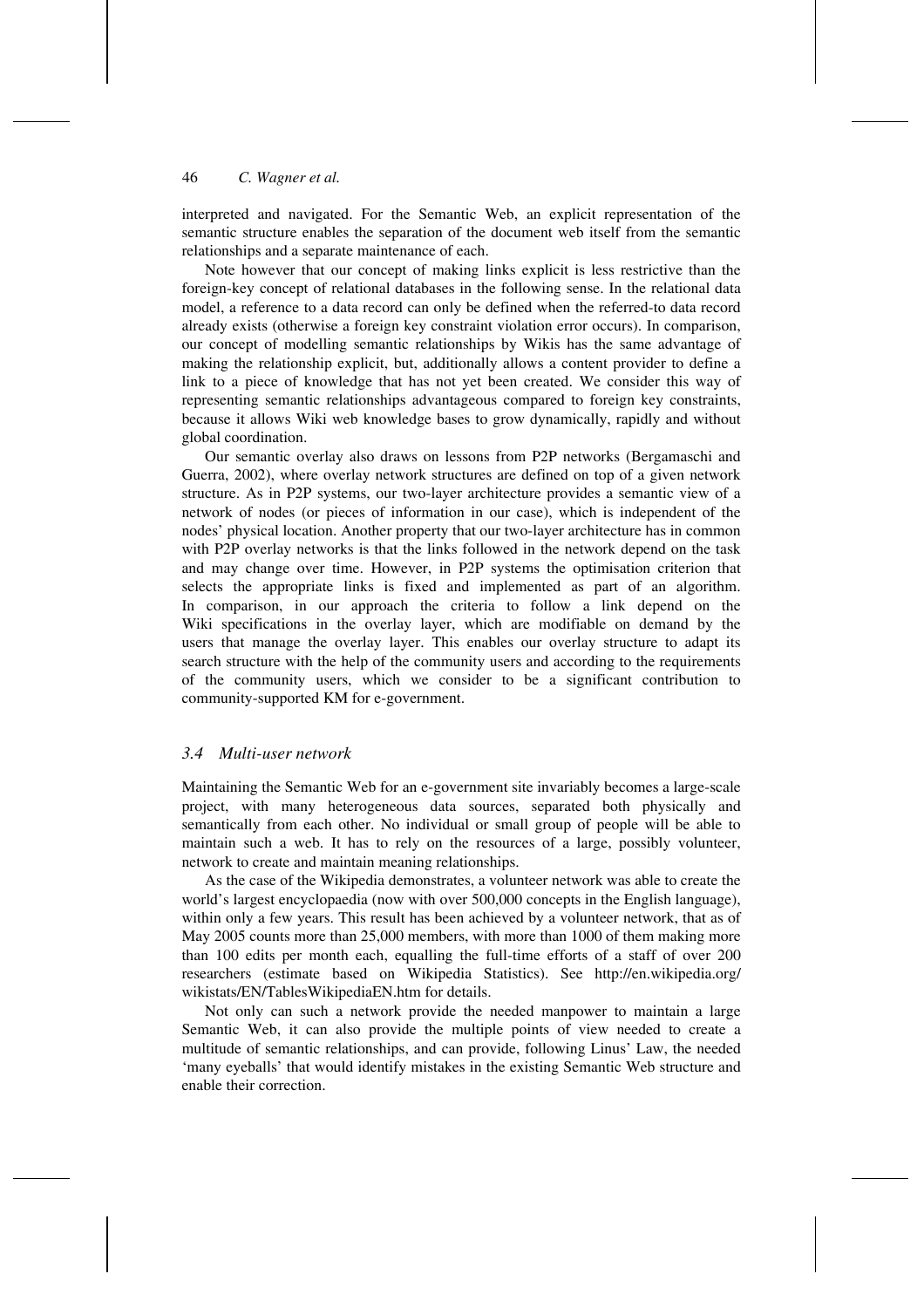## **4 Implementation and illustration**

In this section, we will explore how a semantic Wiki web might work in an actual problem scenario. The example will illustrate a 'help facility', a simplified expert system (Hayes-Roth et al., 1983) implemented as a semantic Wiki web. The illustration makes use of the MediaWiki software, which has no embedded RDF or Notation 3 interpreter. Hence we will not demonstrate the actual knowledge processing, but the conceptual structure, web content and navigation structure.

#### *4.1 'Help Facility' Wiki*

One important class of software applications today is KM systems that provide interactive help. These include, for instance, embedded systems, such as the help function of applications software, as well as helpdesk applications that exist in many companies to facilitate customer support. Frequently, these systems analyse a problem by traversing through a hierarchical or network search tree, ruling out irrelevant nodes through question and answer dialogue and then relay the most appropriate response for the given condition. In the past, such systems were implemented through a range of technologies. During 1980s, expert systems emerged as a technology particularly suited for this task type. Expert systems were successful in a number of well-publicised applications, but also suffered from several weaknesses, such as their brittleness at the limits of expert system knowledge, narrow domain focus, maintenance difficulty and the role conflict between domain expert and knowledge engineer (e.g. Hayes-Roth et al., 1983; Waterman, 1986).

Semantic Wiki webs promise an opportunity to acquire the expertise needed for help system development in a less rigid, incremental manner. The resulting system might be able to answer questions based on expert knowledge, but with a less formal knowledge base than traditional expert systems. In fact, the knowledge base could emerge from previously disconnected or only loosely connected web pages. For example, a forwardlooking government requires its citizens to save part of their income in a self-managed 'mandatory provident fund', maintained by a non-government financial institution. Citizens who are not skilled in making investment decisions may then look towards the government to provide guidance on how best to invest. Similarly, government and civil service will have an interest in citizens making good investment decisions, so as to avoid large social welfare payments or social unrest in case of delinquencies.

Hence, a citizen might approach a government information site with the following question: "I have money in my mandatory provident fund, presently in a savings account, earning almost no interest. I want to invest this money. What is my best choice?" Traditionally, a response would have been furnished in form of stand-alone hard copy documents, or in an e-government site as flat web pages, pages such as 'Investing in Real Estate' or 'How to Invest in Stocks?', logically not connected and with overlapping content. Figure 1 shows one such example.

Working towards the development of a semantic Wiki web, a first step would be the refactoring of individual web pages into a more loosely coupled, internally a more cohesive set of information components, which together would provide the needed information. The conceptual structure of such a system is shown in Figure 2. The system depicts a content web, with pages shown as rectangular boxes, and arrows depicting the (semantic) relationships between the pages.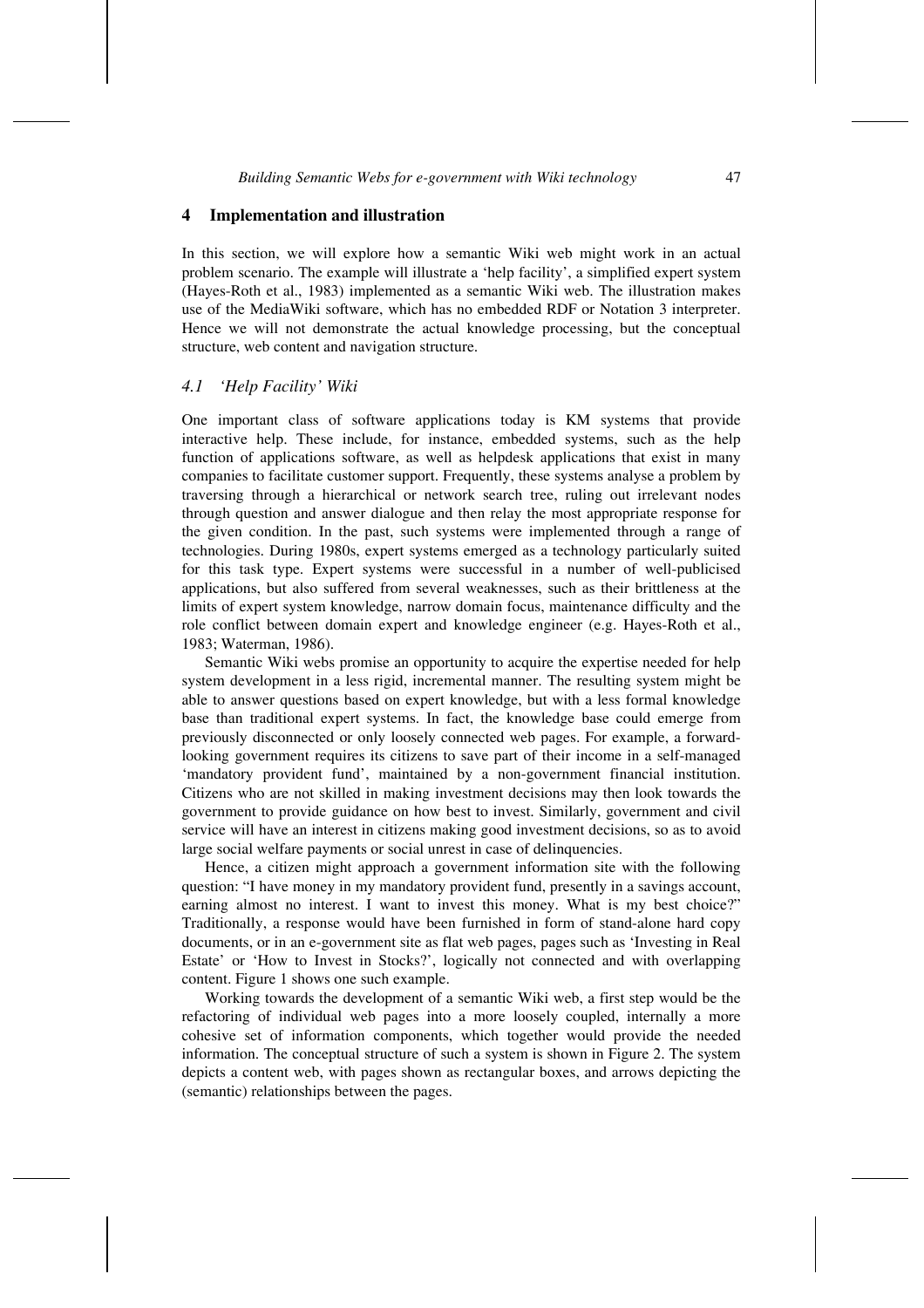**Figure 1** 'Flat' page 'how to invest in stocks'

| <b>HowToInvestInStocks</b>                                                                                                                                                                                                                                                                                                                                                                                           |  |  |
|----------------------------------------------------------------------------------------------------------------------------------------------------------------------------------------------------------------------------------------------------------------------------------------------------------------------------------------------------------------------------------------------------------------------|--|--|
| A stock, also referred to as a share, is commonly a share of ownership in a corporation.                                                                                                                                                                                                                                                                                                                             |  |  |
| Table of contents [hide]                                                                                                                                                                                                                                                                                                                                                                                             |  |  |
| 1 Investment Choices<br>2 Why Invest in Stocks?                                                                                                                                                                                                                                                                                                                                                                      |  |  |
| 3 About Stocks                                                                                                                                                                                                                                                                                                                                                                                                       |  |  |
| 4 Investment                                                                                                                                                                                                                                                                                                                                                                                                         |  |  |
| <b>Investment Choices</b>                                                                                                                                                                                                                                                                                                                                                                                            |  |  |
| Investors today have many choices. One popular one, especially for long-term investors, is stock investment.                                                                                                                                                                                                                                                                                                         |  |  |
| Why Invest in Stocks?                                                                                                                                                                                                                                                                                                                                                                                                |  |  |
| As a stock investor, you become part owner of a corporation and can take part in that company's success (or failure). Stocks frequently<br>offer above average returns, thus fighting off the depreciation of your assets brought about by inflation.                                                                                                                                                                |  |  |
| About Stocks                                                                                                                                                                                                                                                                                                                                                                                                         |  |  |
| The owners and financial backers of a company may want additional capital to invest in new projects within the company. If they were to<br>sell the company it would represent a loss of control over the company.                                                                                                                                                                                                   |  |  |
| Alternatively, by selling shares, they can sell part or all of the company to many part-owners. The purchase of one share entitles the<br>owner of that share to literally a share in the ownership of the company, including the right to a fraction of the assets of the company, a<br>fraction of the decision-making power, and potentially a fraction of the profits, which the company may issue as dividends. |  |  |

**Figure 2** Wiki help facility argument flow (old – replace CW)



The system consists of pages of different types, question pages, condition pages and explanation pages.

*Question pages* state questions together with a list of potential answer links (multiple options). Options might be sequenced by likelihood or other meaningful criteria. Answer links point to condition pages. See Figure 3 for an example.

*Condition pages* list the conditions under which the answer is appropriate. Condition pages have an explanation page link (if properly refactored) or contain the explanation of the discussed answer condition on the page. Condition pages also list one or more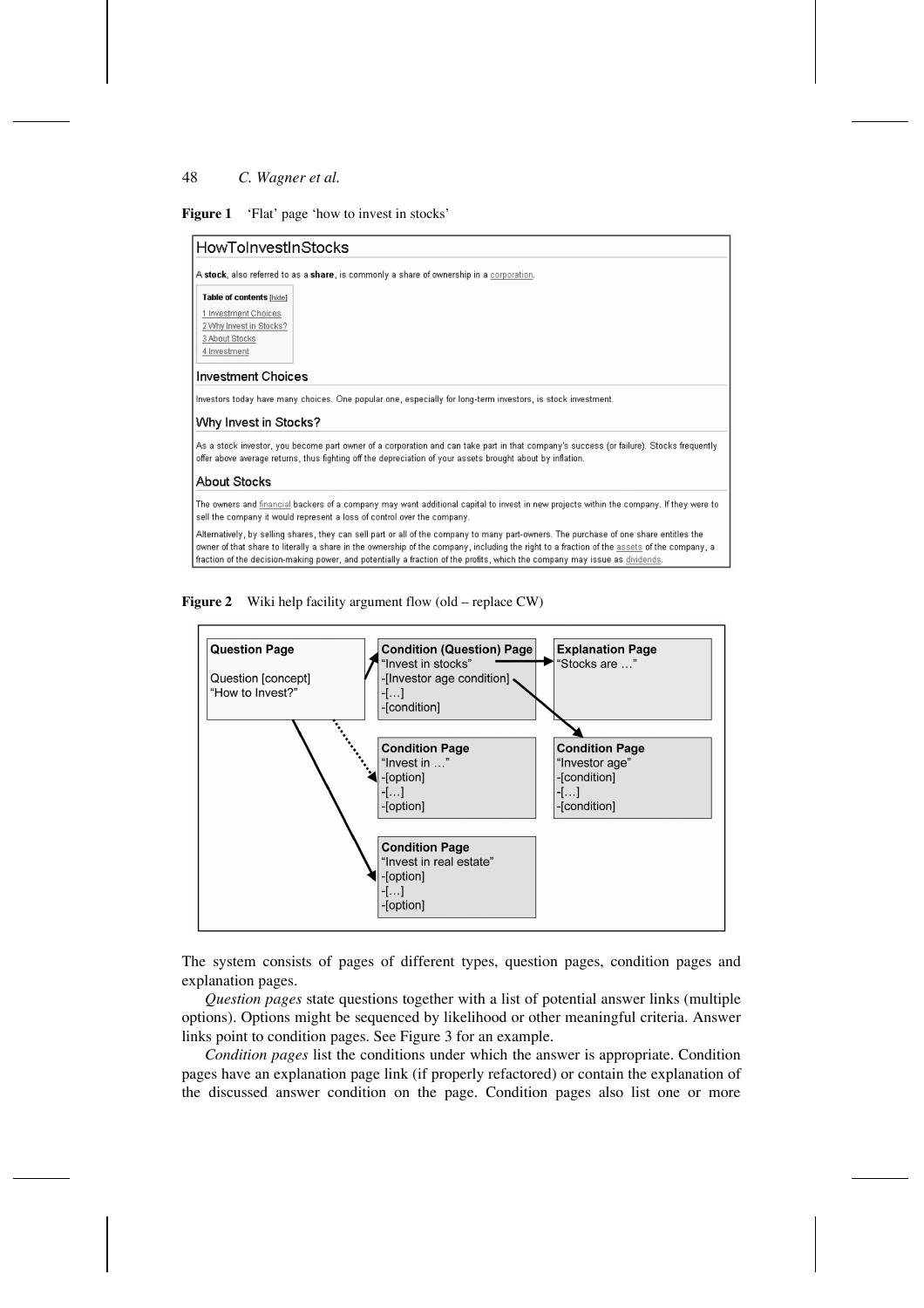conditions that need to be fulfilled. For instance, the page shown in Figure 4 depicts three conditions associated with 'investing in stocks' (e.g. 'InvestorAge is young or middle'). Condition pages link to further condition pages, so as to explore complex conditions in a breadth-first manor. Finally, condition pages have an off-link that points elsewhere, possible to the previous condition or to the next option, in case the condition is not fulfilled. This enables the citizen to explore another condition or the next answer option.





**Figure 4** Condition page



*Explanation pages* provide explanatory content for each complex condition, explaining the concept (answer option) that is reflected in the complex condition. They remain as 'flat' documents, possibly with a 'back' button to redirect the user to the page that linked to the explanation. Figure 5 shows an example. The document is somewhat similar to that shown in Figure 1, but purposely lacking the conditional logic and question.

A system with this structure, even without an overlaid Semantic Web framework can already be useful as a question answering system or helpdesk system. However, in building a Semantic Web, we envision that such a helpdesk structure is not envisioned by the original page designers, but that a logic of question – condition – explanation can be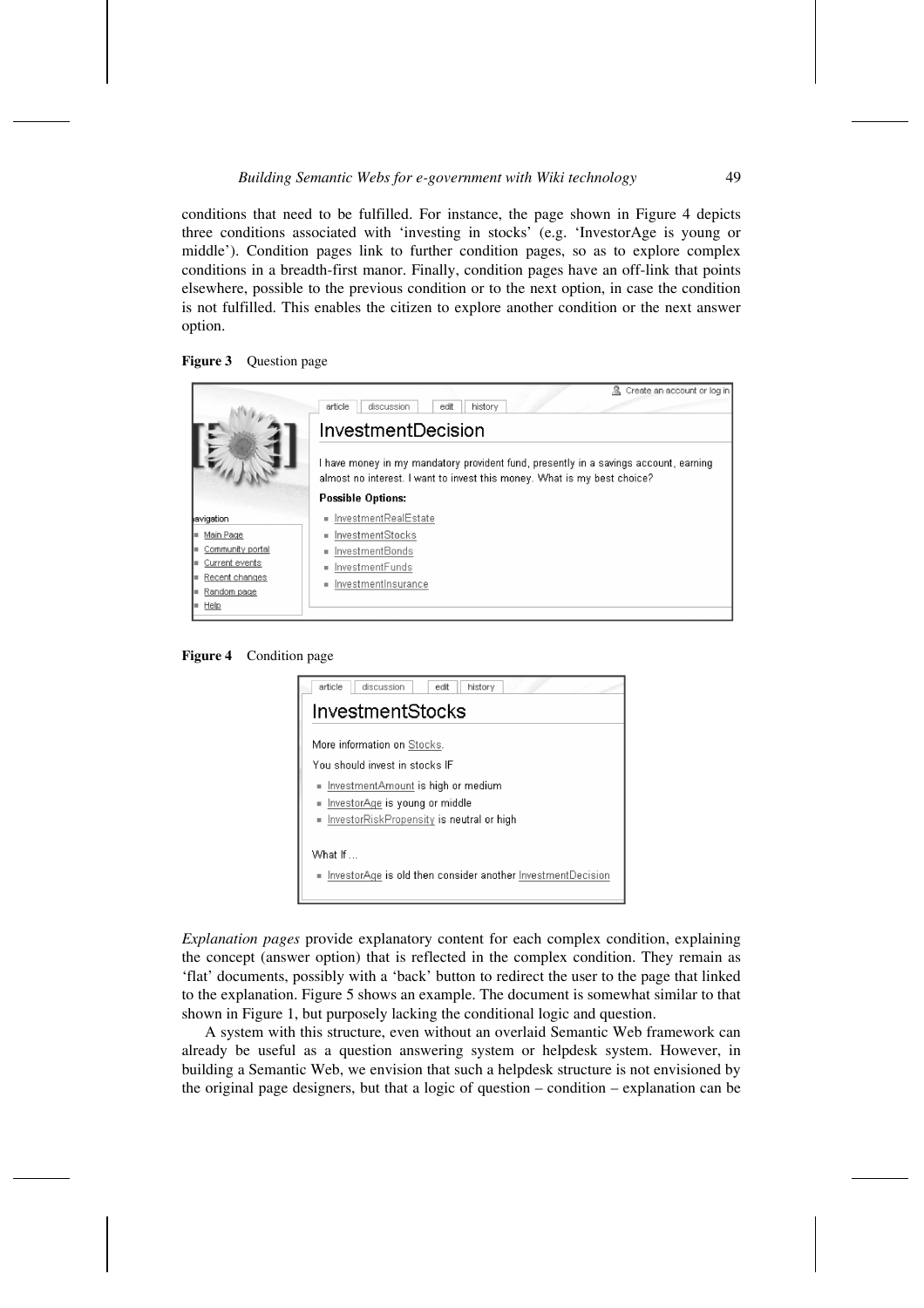overlaid over existing pages, thus allowing a previously not associated set of pages to be meaningfully queried. Such a system can be developed incrementally, adding more content options, conditions and explanations as they are created, or as they are found within the available web content. Semantically, the structure is relatively simple, which also makes it suitable for citizen users to structure Semantic Webs accordingly which could then be machine interpreted and furnished to other users in a more expert system-like fashion.

| <b>Figure 5</b> | Explanation page |  |
|-----------------|------------------|--|
|-----------------|------------------|--|

| article<br>discussion<br>edit<br>history                                                                                                                                                                                                                                                                                                                                                                                                                                                                                                                                                                                                                                                                                                                                                        |
|-------------------------------------------------------------------------------------------------------------------------------------------------------------------------------------------------------------------------------------------------------------------------------------------------------------------------------------------------------------------------------------------------------------------------------------------------------------------------------------------------------------------------------------------------------------------------------------------------------------------------------------------------------------------------------------------------------------------------------------------------------------------------------------------------|
| Stocks                                                                                                                                                                                                                                                                                                                                                                                                                                                                                                                                                                                                                                                                                                                                                                                          |
| A stock, also referred to as a share, is commonly a share of ownership in a corporation.                                                                                                                                                                                                                                                                                                                                                                                                                                                                                                                                                                                                                                                                                                        |
| [edit]<br>Ownership                                                                                                                                                                                                                                                                                                                                                                                                                                                                                                                                                                                                                                                                                                                                                                             |
| The owners and financial backers of a company may want additional capital to invest in<br>new projects within the company. If they were to sell the company it would represent a<br>loss of control over the company.                                                                                                                                                                                                                                                                                                                                                                                                                                                                                                                                                                           |
| Alternatively, by selling shares, they can sell part or all of the company to many<br>part-owners. The purchase of one share entitles the owner of that share to literally a<br>share in the ownership of the company, including the right to a fraction of the assets of<br>the company, a fraction of the decision-making power, and potentially a fraction of the<br>profits, which the company may issue as dividends. However, the original owners of the<br>company often still have control of the company, and can use the money paid for the<br>shares to grow the company.                                                                                                                                                                                                            |
| In the common case, where there are thousands of shareholders, it is impractical to<br>have all of them making the daily decisions required in the running of a company. Thus,<br>the shareholders will use their shares as votes in the election of members of the board<br>of directors of the company. However, the choices are usually nominated by insiders or<br>the board of the directors themselves, which over time has led to most of the top<br>executives being on each other's boards. Each share constitutes one vote (except in a<br>co-operative society where every member gets one vote regardless of the number of<br>shares they hold). Thus, if one shareholder owns more than half the shares, they can<br>out-vote everyone else, and thus have control of the company. |
| [edit]<br>Investment                                                                                                                                                                                                                                                                                                                                                                                                                                                                                                                                                                                                                                                                                                                                                                            |
| Stocks are a popular investment vehicle for many, due to their relatively high liquidity,<br>their financial performance, and the ability to invest relatively small amounts.<br>Furthermore, online investment enables low cost, quick transactions, and performance<br>monitoring.                                                                                                                                                                                                                                                                                                                                                                                                                                                                                                            |

# *4.2 Semantic Wiki web help desk*

The overlaid semantic Wiki web would identify the semantic relationships, here question – condition – explanation, and explicitly express them in a separate structure, also within easily modifiable Wiki pages that are people- and machine-readable. A suitable organisation would separate name space definitions and 'logic' pages, as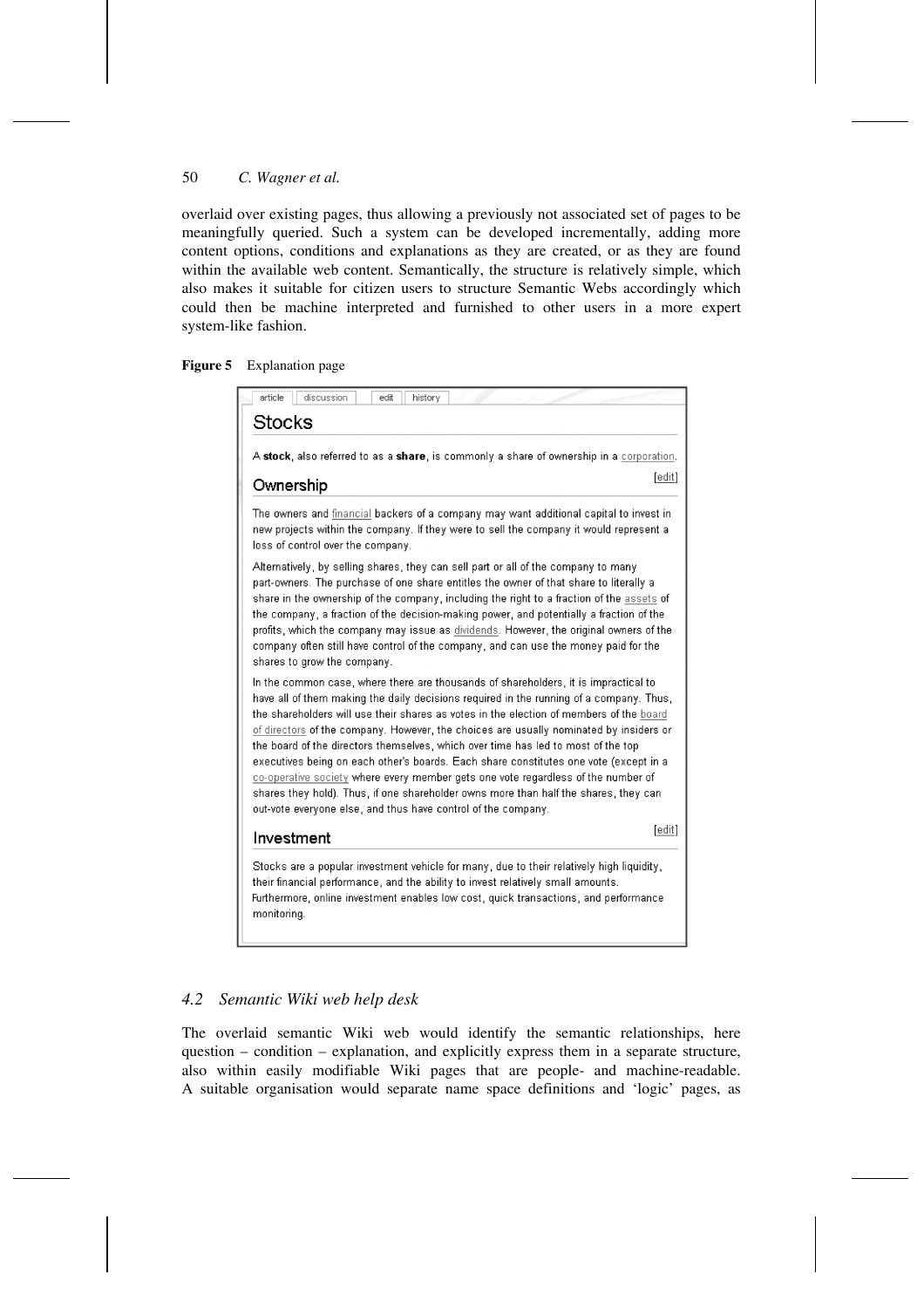illustrated in Figures 6 and 7. Name space definitions would define the basic terms of the e-government Semantic Web; logic pages would describe the vocabulary and relational concepts.

**Figure 6** Name space definitions



**Figure 7** Defining semantic relationships (excerpt only)

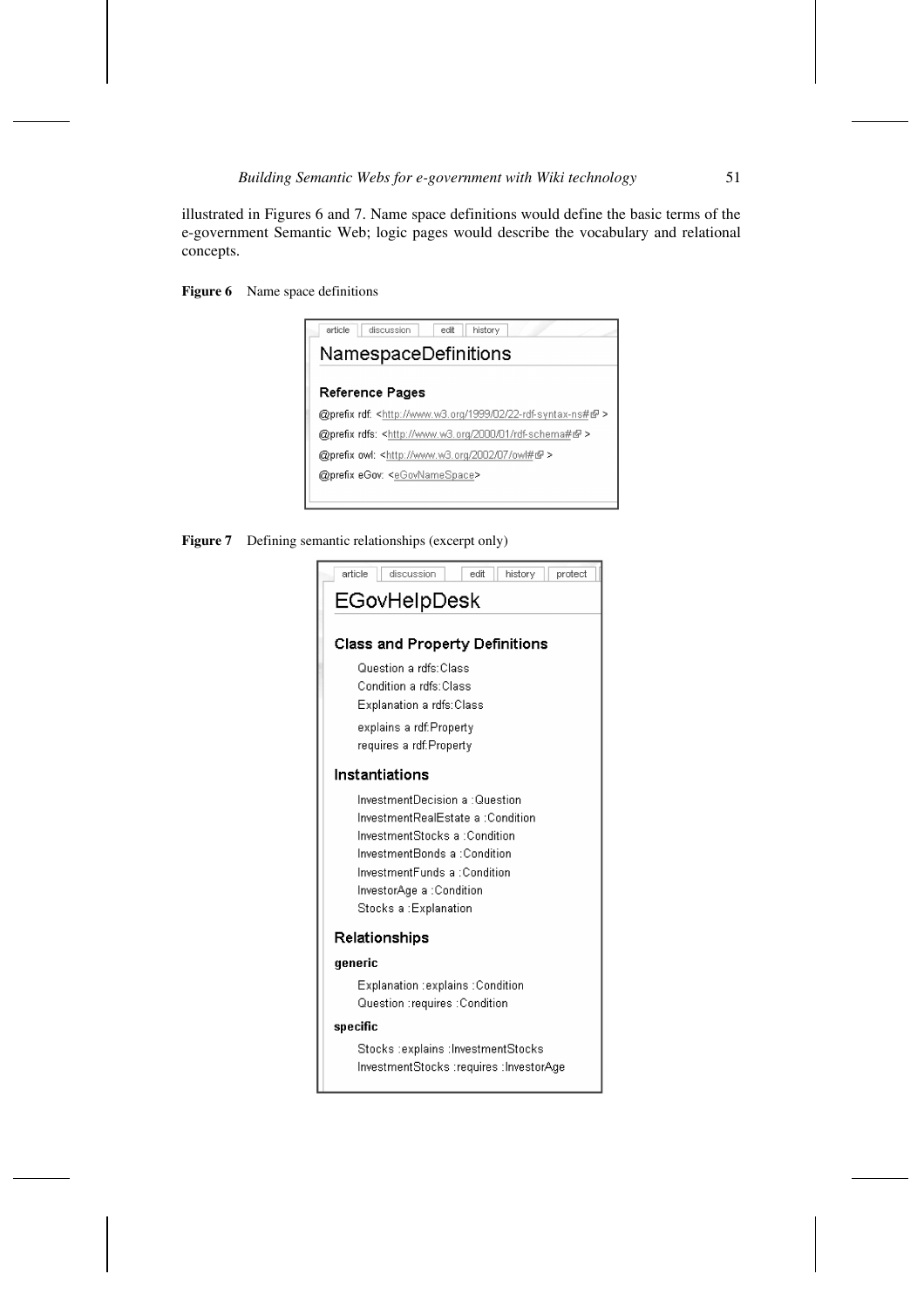We envision numerous 'logic' pages, such as the special purpose page EgovHelpDesk that contains an (incomplete) logic for an e-government help desk (Figure 7). The illustrated example defines the pages as questions, conditions and so on, and furthermore defines the relationships existing between them. Generic rules denote general relationships, while specific rules identify relationships between specific pages. Hence, the rule 'InvestmentStocks: requires: InvestorAge', processed by a query Semantic Web processor should furnish the InvestorAge page in conjunction (as condition for) the InvestmentStocks page.

Generic rules, in this example, would result in any explanation page being provided as explanation to any condition page, without selectivity. They would hence only be useful in conjunction with links embedded in the content web. In other words, if the content web depicted a normal hyperlink from page InvestmentStocks to page Stocks, while the Semantic Web identified page Stocks as an explanation and InvestmentStocks as a condition, plus 'Explanation: explains: Condition' (see Figure 7), then the Semantic Web query processor could still select Stocks as the most appropriate explanation in the context.

This incremental approach to building Wikis, with a content web layer and a semantic layer, would enable the creation of an incrementally growing system containing the shared knowledge of multiple sources. Thus, a group of helpdesk experts can jointly create a helpdesk knowledge base that covers a wide range of conditions and answers.

# **5 Assessment and discussion**

Previously, we identified seven challenges to the feasibility of Semantic Web development. In this section, we will revisit these challenges and assess how our proposed solution would tackle them, as well as identify new challenges that our solution would create.

## *5.1 Feasibility challenges addressed*

#### *5.1.1 Significantly easier extraction of knowledge*

As the help desk overlay application illustrates, knowledge extraction is made easier as the user can be guided by questions to fulfil his or her specific information requirements. Note that different overlay networks may coexist, allowing each user to select the most suitable overlay network for his or her knowledge requirements. Some may want to query the web as a help desk, while others may want to structure workflows, to name just two alternatives.

## *5.1.2 Integration of heterogeneous knowledge sources*

As the architecture does not require the knowledge to be stored in a specific format and because the storage format of one piece of knowledge is independent from the storage format of another piece of knowledge, it is possible to integrate heterogeneous knowledge sources under the common interface of an overlay layer.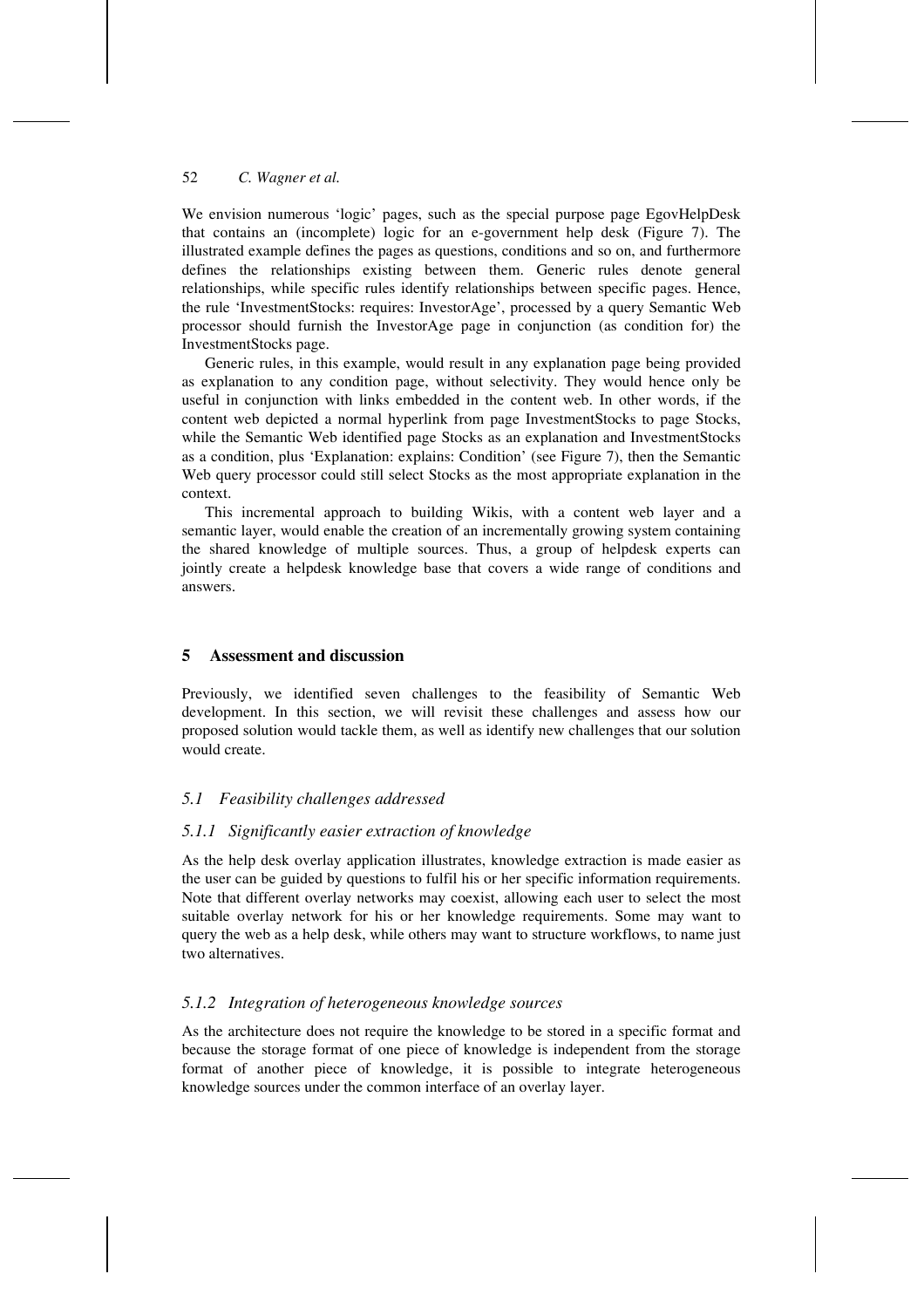#### *5.1.3 Limit to expertise and non-technical end user contribution*

A key design aspect is the use of Wiki technology that can easily adopted by end users. End user can use the same technology to contribute to both the content web and the – usually hidden and complicated – overlay network.

## *5.1.4 Repair mistakes made in Semantic Web development and to knowledge maintenance*

The participation of users of the community in all levels including the structuring and the organisation of knowledge has several significant benefits. One advantage is that not only the knowledge itself but also its organisation can be adapted continuously according to the users' needs. Unlike in most other systems, errors can be repaired by any users who detect them. Similarly, pages that are difficult to read or use can be improved by exactly those who detect them.

To summarise, one of the main advantages is that Wiki technology used in both layers turns many normal users into experts for some details, and if they volunteer to contribute their expertise, they can significantly improve the entire knowledge base.

#### *5.1.5 Ambiguous web*

Ambiguity remains in the knowledge base; however, the choice between multiple independent overlay layers allows the user to select that access path that best fits the user's requirements.

## *5.2 Challenges for the two-layer Wiki web solution and further research directions*

Although we envision the two-layer semantic Wiki web as a beneficial architecture for e-government websites, the following new challenges may arise when this technology is used by a large community of users.

As individual preferences and application behaviours will differ, one challenge is to provide individual users with the most appropriate overlay layer for their task and knowledge needs. There are multiple directions how this challenge can be addressed, ranging from user profiling to ranking of Wiki pages to providing a special search engine for overlay layers over large Wiki structures.

Another challenge is security of and public trust into such a publicly developed and maintained Wiki web knowledge base. This includes quality aspects of specific content, such as for information about investment opportunities. Additionally, it includes transparency of the authorship of a piece of knowledge as well as for the overlay layer that guides users to specific knowledge. Finally, it includes guarantees that such information cannot be falsified. Future research in security and trust guarantees may include search for information and security models which allow for multiple or mixed authorship models that nevertheless provide knowledge users with a transparent minimum of the above-mentioned guarantees. One such model could have the government provide trusted versions of Wikis, with all elements of an overlay structure and the information contained in content pages being government-checked and verified. Obviously, such a solution would lead to several other interesting questions concerning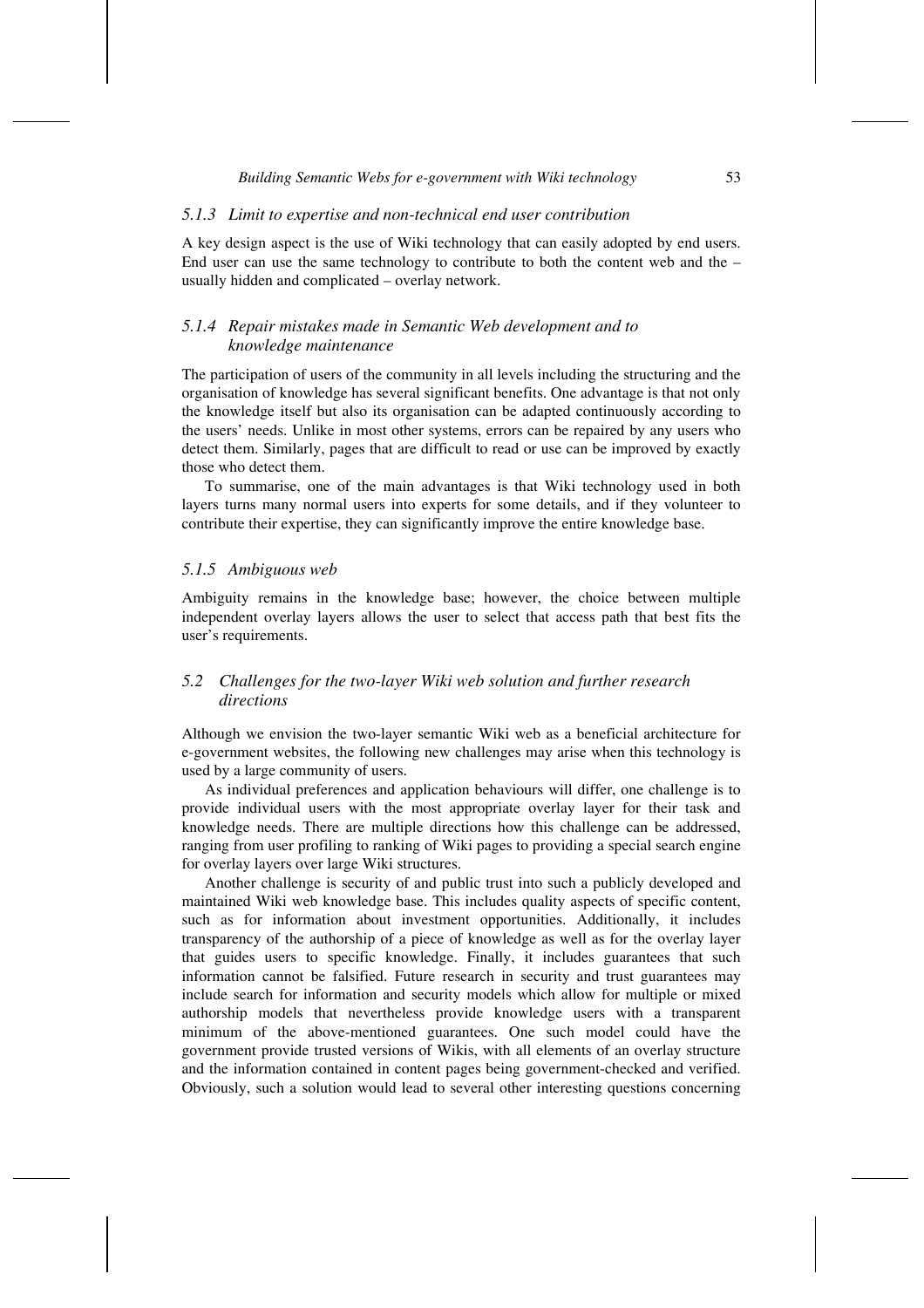verification and ongoing version control, as well as to questions on how to enable careful authorship checking and trust management, while still maintaining the ease and efficiency of user contributions that Wikis are made to provide.

Another challenge and therefore a topic for further research may be, how to integrate the Wiki way of organising knowledge with a search engine in such a way that the appropriate mix or integration of overlay layer and search engine can be used.

# **6 Conclusions**

E-government encompasses the largest amount of web documents world wide, and is still rapidly growing. The organisation of this knowledge in a user-friendly, efficiently usable and widely accepted way will be one of the major hurdles of the communication between government and the e-government users who are citizens and voters.

Our research suggests that the development of feasible e-government Semantic Webs is as much a technical as a social challenge. The enormous complexity of such webs requires a paradigm shift in the design that enables large numbers of citizens to participate in the development. These are citizens whose technical expertise is not guaranteed. The scenario therefore calls for the creation of a knowledge web, which is easy to develop and maintain. In reviewing the challenges, a two-layer Semantic Web based on Wiki architecture and explicit representation of semantic information offers numerous benefits.

While such an architecture can address several existing challenges, other still remain and new ones emerge. Trading off accuracy of the web and trust in it against broad and easy participation remains an unanswered question. Managing a multitude of semantic overlays may become a task of unmanageable size and complexity; while the design of hybrid search engines that combine content search and Semantic Web analysis creates a new research challenge.

Overall our analysis suggests that the development of e-government Semantic Webs will create a multitude of difficult research questions and application issues for a long time to come. These questions and issues will increase in difficulty, as citizen demands for larger and better e-government sites grow.

### **Acknowledgement**

This research has been supported in part by CityU SRG Project 7001735.

#### **References**

Amaravadi, C.S. (2005) 'Digital repositories for e-government', *Electronic Government*, Vol. 2, No. 2, pp.205–218.

- Bergamaschi, S. and Guerra, F. (2002) 'Peer-to-peer paradigm for a Semantic Search Engine', in *Agents and Peer-to-Peer-Computing*, Bologna, Italy.
- Berners-Lee, T. and Miller, E. (2002) 'The Semantic Web lifts off', *Special Issue of ERCIM News*, No. 51, pp.9–11.
- Daddieco, R.J. (2004) 'Retrieving knowledge in e-government: the prospects of ontology for regulatory domain record keeping systems', in Wimmer 2004.